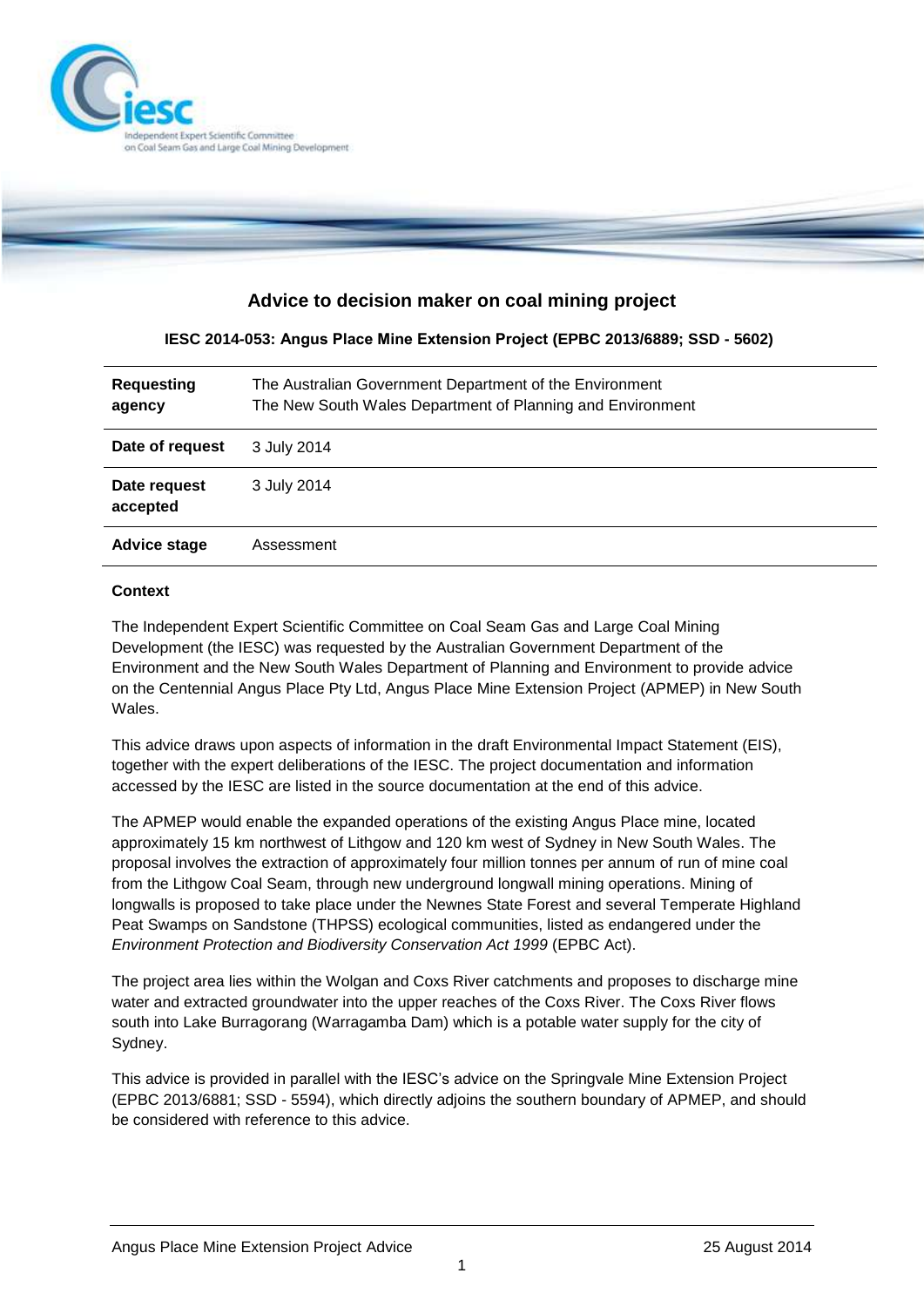#### Key potential impacts

The key potential water related impacts of the APMEP are those expected to occur to THPSS. Key potential impacts to THPSS include: subsidence impacts such as bedrock fracturing; changes to the hydrological (surface flows from upstream tributaries and inundation) and hydrogeological (groundwater drawdown and baseflow) regimes; peat desiccation, erosion (scour) and slumping; decline of vegetation communities and swamp extent, including EPBC Act threatened species. It is highly likely that impacts to THPSS and dependent threatened species will be severe and potentially irreparable. Further, there is no scientific literature currently available to demonstrate the effectiveness of potential mitigation or remediation measures. The only known strategy to minimise impacts to THPSS is to alter the mine layout such that swamps are not undermined by longwall panels and longwalls are located such that tensile and compressive strains at these sites are below 0.5 mm/m and 2 mm/m respectively<sup>5</sup>. To avoid impacts to the hydrological regime of individual THPSS, this avoidance strategy would also need to be applied to any upstream tributaries that provide a significant proportion of surface flow to THPSS.

### Assessment against information guidelines

The IESC, in line with its Information Guidelines<sup>1</sup>, has considered whether the proposed project assessment has used the following:

### *Relevant data and information: key conclusions*

The proponent has not characterised existing surface water, groundwater and ecological conditions for the majority of THPSS within the proposed project area. Seasonal surface water flow and an assessment, or estimation, of the baseflow component of the Coxs River are not provided and are needed to enable the prediction of impacts to seasonal flows within, and interactions between, surface water and groundwater systems, including those associated with THPSS. This information would also improve predictions of discharge and baseflow losses within the Coxs River and the potential for downstream impacts to occur.

# *Application of appropriate methodologies: key conclusions*

The groundwater model has been constructed using industry best practice methods and is acceptable for predicting mine inflows. However, the scale of the groundwater model is inappropriate to predict groundwater related impacts to individual THPSS. Further, a number of swamps are not incorporated into the groundwater model. Finer scaled, site specific models, informed by a conceptualisation of the hydrology and hydrogeology, would be needed to have confidence in the predictions of groundwater impacts to individual swamps.

Water quality impact estimations for the Coxs River need to consider increased discharge volumes to Coxs River resulting from reduced demand from the Wallerawang Power Station. The assessment of mine water discharges needs to consider the resulting cumulative concentrations of a range of contaminants, in addition to salt, within Coxs River.

# *Reasonable values and parameters in calculation: key conclusions*

Confidence in groundwater model predictions is limited by a lack of site specific hydrogeological data and lineament groundwater flow behavior. The assessment of surface water impacts, including cumulative impacts, needs to consider contaminants such as copper, zinc, nitrogen and phosphorus, which groundwater quality monitoring shows all exceed ANZECC guidelines<sup>2</sup>.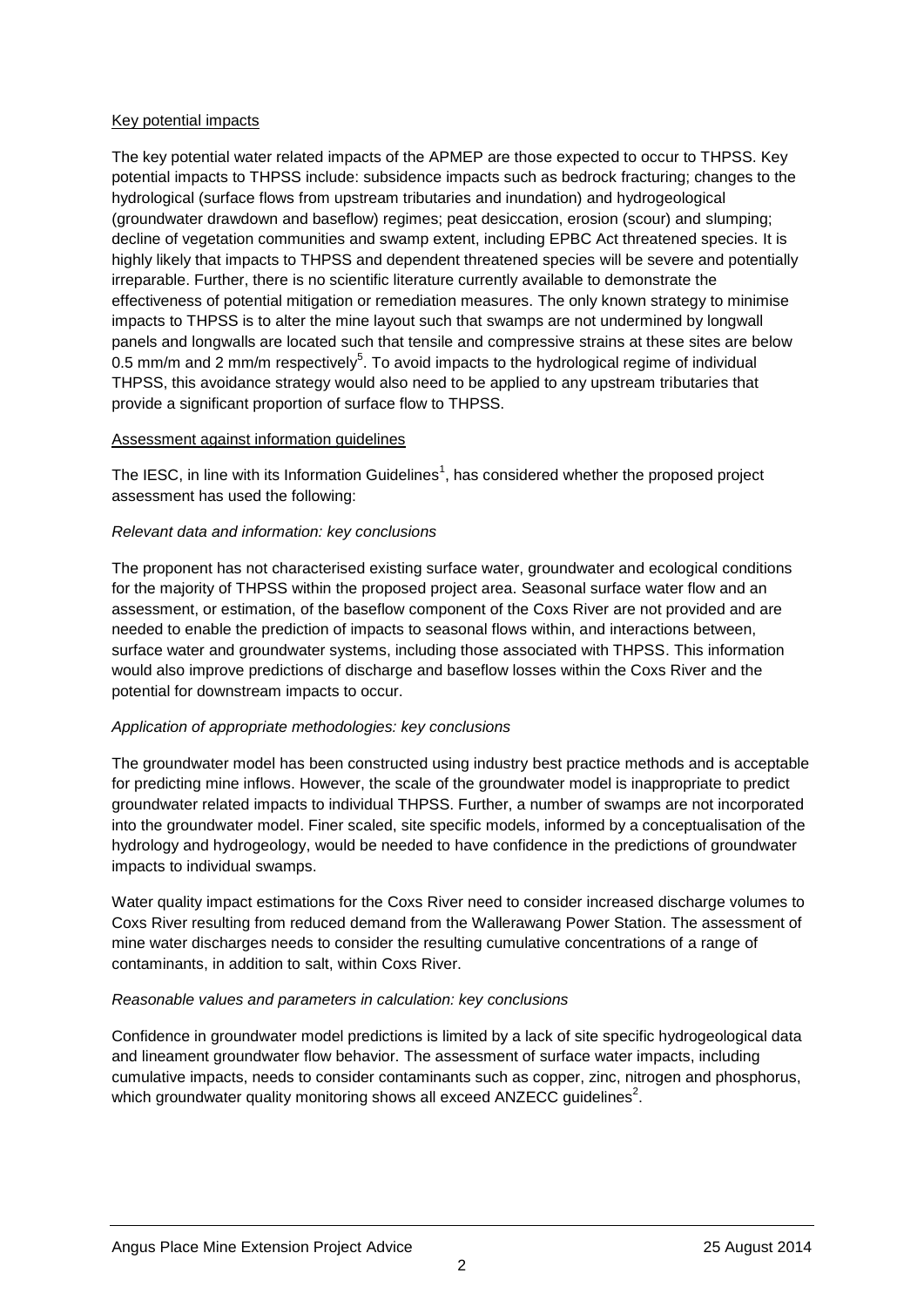## **Advice**

The IESC's advice, in response to the requesting agency's specific questions is provided below.

Questions 1 to 4 relate specifically to the risks identified within the EIS documentation in relation to the Temperate Highland Peat Swamps on Sandstone Ecological Community, listed as endangered under the EPBC Act.

Question 1: Does the EIS, and in particular the groundwater model and the treatment of subsidence and fracturing predictions, provide a reasonable assessment of the likelihood, extent and significance of impacts on overlying adjacent swamps?

#### Response

- 1. The EIS, including the groundwater model, does not provide a reasonable assessment of impacts to THPSS. Confidence in the groundwater model's capacity to predict site specific impacts to individual THPSS is low. In particular the model scale is not appropriate to predict impacts to THPSS, and a number of THPSS are not included within the groundwater model and therefore groundwater related impacts to these swamps cannot be predicted.
- 2. The incremental profile method utilised in the EIS provides reasonable predictions of subsidence likely to occur as a result of the proposed longwall design. However, there is a lower degree of confidence in subsidence predictions proximal to "type 1" and "type 2" lineaments, which are the shallow manifestations of deep, underlying faults. As a result, the EIS subsidence and flora impact assessments based on the subsidence predictions do not adequately consider the potential site specific subsidence impacts to overlying individual THPSS.

#### **Explanation**

#### *Swamp treatment within the groundwater model*

- 3. Within proximity of the project area, the groundwater model uses a 60 m mesh size, which has limited ability to predict fine scale interactions between surface water and groundwater in THPSS. Further, baseflow data was only available for a single swamp (Sunnyside Swamp), which was used as a calibration target. While the groundwater model's calibration shows a good level of agreement between modelled and observed baseflow values for Sunnyside Swamp, the proponent has not identified how modelled baseflows for other swamps compare with observed values. This approach does not consider the unique hydrological regimes within each THPSS.
- 4. To increase confidence in the groundwater model's prediction of hydrological impacts to THPSS, finer scale modelling is needed that better represents the site specific hydraulic properties, including the baseflow requirements, of each THPSS. These finer scale models should then be coupled with the larger scale groundwater model. These models should be informed by baseflow monitoring results, combined with daily climate data, for swamps and streams.
- 5. All swamps need to be included in a revised groundwater model before the potential impacts to these swamps can be predicted. Trail 6 Swamp, Narrow Swamp, West Wolgan Swamp and East Wolgan Swamp are not included within the groundwater model, and therefore groundwater related impacts to these swamps cannot be assessed. A range of other swamps that fall outside of the extent of the proposed longwalls, but are located within the lateral extent of drawdown, are also excluded from the model (for example east of Barrier Swamp).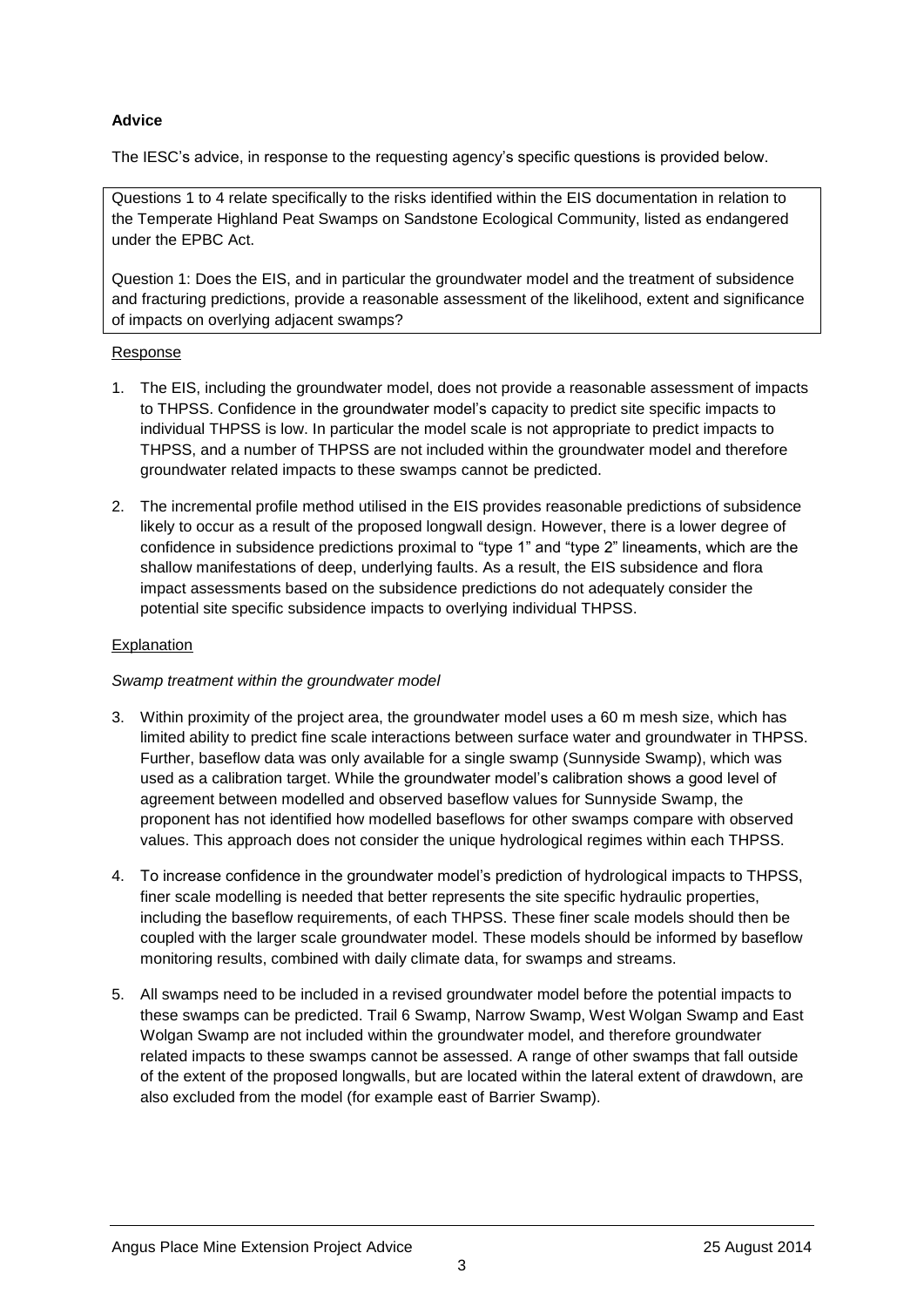### *Subsidence induced fracturing – groundwater model*

6. The proponent's assertion that drawdown and fracturing related impacts are not predicted within strata above the Mt York Claystone is not supported by evidence. The EIS documentation contains limited data in relation to the hydraulic properties of the Mt York Claystone and other overlying semi-permeable layers. This data should be provided and incorporated into the groundwater model to improve confidence in the groundwater impact predictions, and to inform the assessment of impacts to overlying aquifers, swamps and surface water courses.

### *Geological structures*

- 7. A series of lineaments (shallow manifestations of deep, underlying faults) have been identified within the geological strata of the project area and are, in some areas, several hundred metres wide. Four lineament types were identified, and two of these types ("type 1" and "type 2") are considered important in determining the structural stability of the underground mining areas and the overlying geological strata. These lineament zones increase the risk and severity of subsidence in their vicinity.
- 8. While the incremental profile method applied within the subsidence assessment generally provides reasonable predictions of subsidence parameters, there is low confidence in the approach of increasing subsidence predictions by 25 per cent in the vicinity of "type 1" and "type 2"structural lineaments. The EIS states, (Appendix D, p. 33), observed subsidence effects in the vicinity of these lineaments at the existing operations are highly variable and are, in places, up to eight times greater than predictions derived using this approach. Subsidence over previously mined longwall panels, in proximity to "type 1" and "type 2" structural lineaments, at the existing Angus Place operations contributed to severe impacts to overlying THPSS $5$ .
- 9. At the surface, "type 1" and "type 2" lineaments are, in places, the sites of THPSS. These lineament zones are not included within the groundwater model and their effect on groundwater flow is unknown. Given the regional scale of "type 1" and "type 2" lineaments, their topographical importance in the landscape as host location of THPSS, and the severe subsidence risks in their vicinity (see paragraphs 16, 18 and 19, Question 2), these large structural lineaments should be included in updated versions of the groundwater model and their effect on groundwater flow and baseflow provision to THPSS subsequently assessed.

# *Swamp ecology*

- 10. The proponent has not provided site specific data on existing conditions for the majority of THPSS that occur within the extent of predicted subsidence. An assessment of existing condition is important to determine the extent of change in THPSS condition that is caused by longwall mining impacts or is within natural fluctuation<sup>3</sup>. This assessment needs to include, groundwater levels, baseflows and surface water flows, surface standing water levels, surface elevation, swamp extent, species composition and ecological condition.
- 11. The impact assessment needs to be informed by an individual conceptualisation of each THPSS, with particular regard to whether swamps are reliant upon surface water, groundwater or both<sup>5</sup>. The conceptualisation of each swamp should identify the hydrological and hydrogeological regimes, including which aquifer/s support each swamp, as well as the surface water catchment extents and the ecosystems which are supported by these regimes. Identification of the key flora and fauna species that comprise the ecological community should also be identified.
- 12. The groundwater model predicts that the majority of THPSS overlying the project area will experience baseflow reductions. However, three swamps are predicted to have an increase in baseflow due to an increase in groundwater head. Bayesian belief network modelling undertaken by the Commonwealth of Australia (2014) $^4$  identified THPSS ecosystems as being most sensitive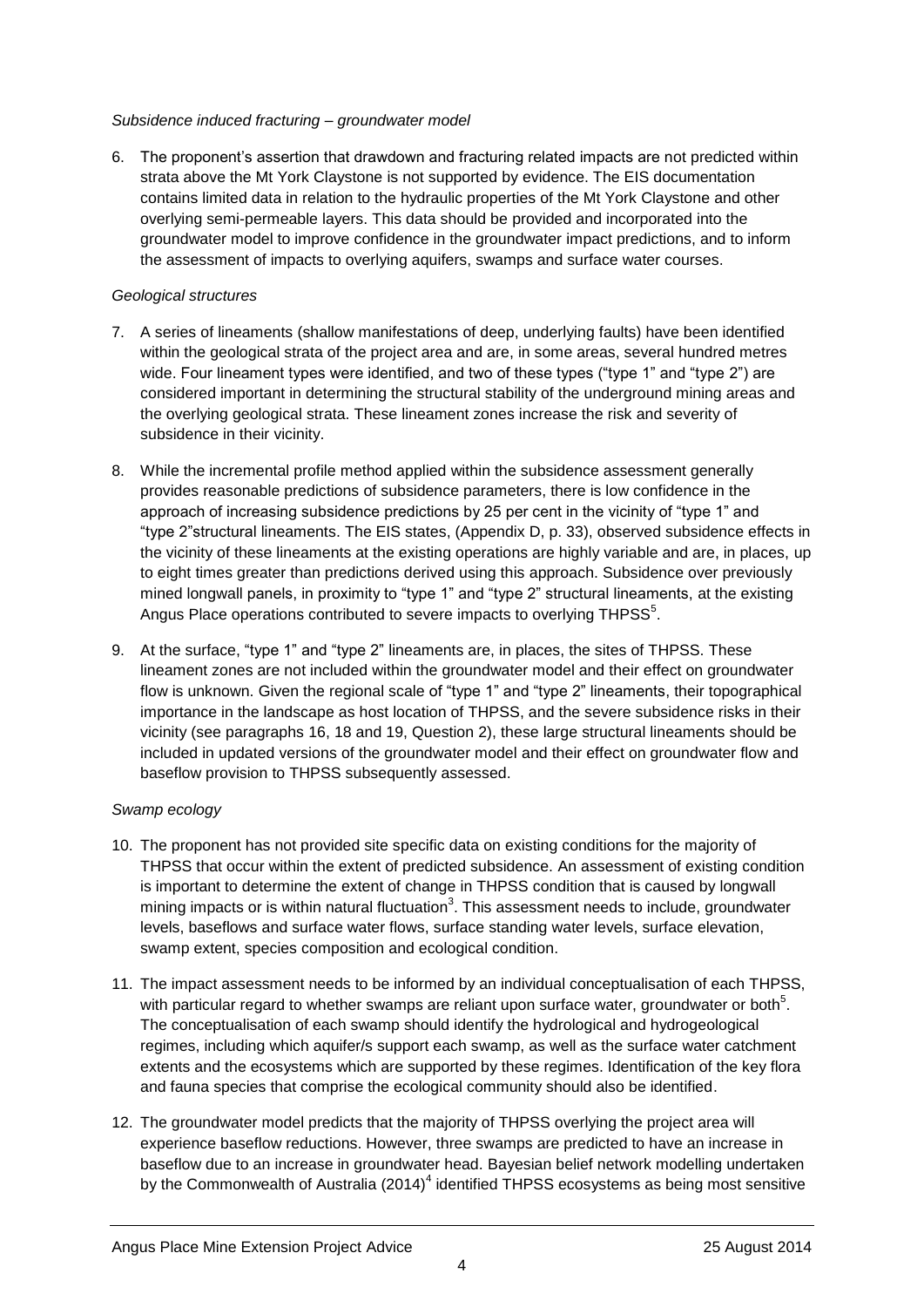to alterations of the inundation regime. Therefore, the proponent needs to consider the potential ecological impacts of:

- a. Changes to the hydrological/hydrogeological regime caused by a reduction or increase in groundwater level, coupled with the physical reduction in surface elevation caused by subsidence, on groundwater dependent flora species within THPSS.
- b. An increase in standing surface water levels on the hydrological regime and the flora species within THPSS, given extended periods of inundation would occur where the groundwater model predicts an increase in baseflow and groundwater head level post mining.

Question 2: If not, what does the IESC consider is a reasonable assessment of the likelihood, extent and significance of impacts on overlying and adjacent swamps?

#### Response

- 13. Impacts to undermined THPSS have historically been severe, resulting in changes to the hydrological and hydrogeological regimes, vegetation composition and structure, and large reductions in THPSS extent. These changes have been significant and are considered to be beyond the ability of the ecological community to recover naturally  $3,4,5$ . As yet, there is no scientific evidence or industry based results to indicate that such impacts to THPSS can be remediated successfully <sup>3,5</sup>.
- 14. The subsidence related impacts affecting overlying and adjacent THPSS would be expected to include fracturing of underlying bedrock, a water storage capacity increase within the bedrock fracture network, a decrease in surface water flow provision from upstream tributaries and a corresponding decrease in standing surface water level. Other impacts to THPSS may include nick point erosion, peat slumping, changes to the swamp inundation regime and a decline in the biological diversity and/or species composition of swamps. Such impacts are highly likely to be severe and potentially irreparable<sup>4</sup>.
- 15. Due to the low level of confidence in the groundwater model's capacity to predict hydrological impacts to individual THPSS, the likelihood, extent and significance of groundwater impacts to swamps cannot be determined with certainty. Swamps that are directly undermined or overlie structural lineaments are more likely to be severely impacted due to the instability of underlying strata and locally increased subsidence effects. Given the temporal variability and time lags with which impacts are observed in THPSS, the significance of groundwater impacts may not be readily determined for some time.

- 16. The range of potentially severe impacts caused by subsidence would be expected to include tensile cracking, movements of joint, bedding and shear planes, buckling and localised upsidence. Broadly, these impacts have been described as having the following consequences for THPSS $^3$ :
	- a. Draining of swamps, or their upstream tributaries, into subsidence formed bedrock fractures.
	- b. Drying and desiccation of peat and underlying sediments, resulting in:
		- i. Increased risk of erosion, scour and slumping of peat.
		- ii. Vulnerability to fire and invasive species.
	- c. Losses of baseflow and/or surface flow provision necessary to support swamps.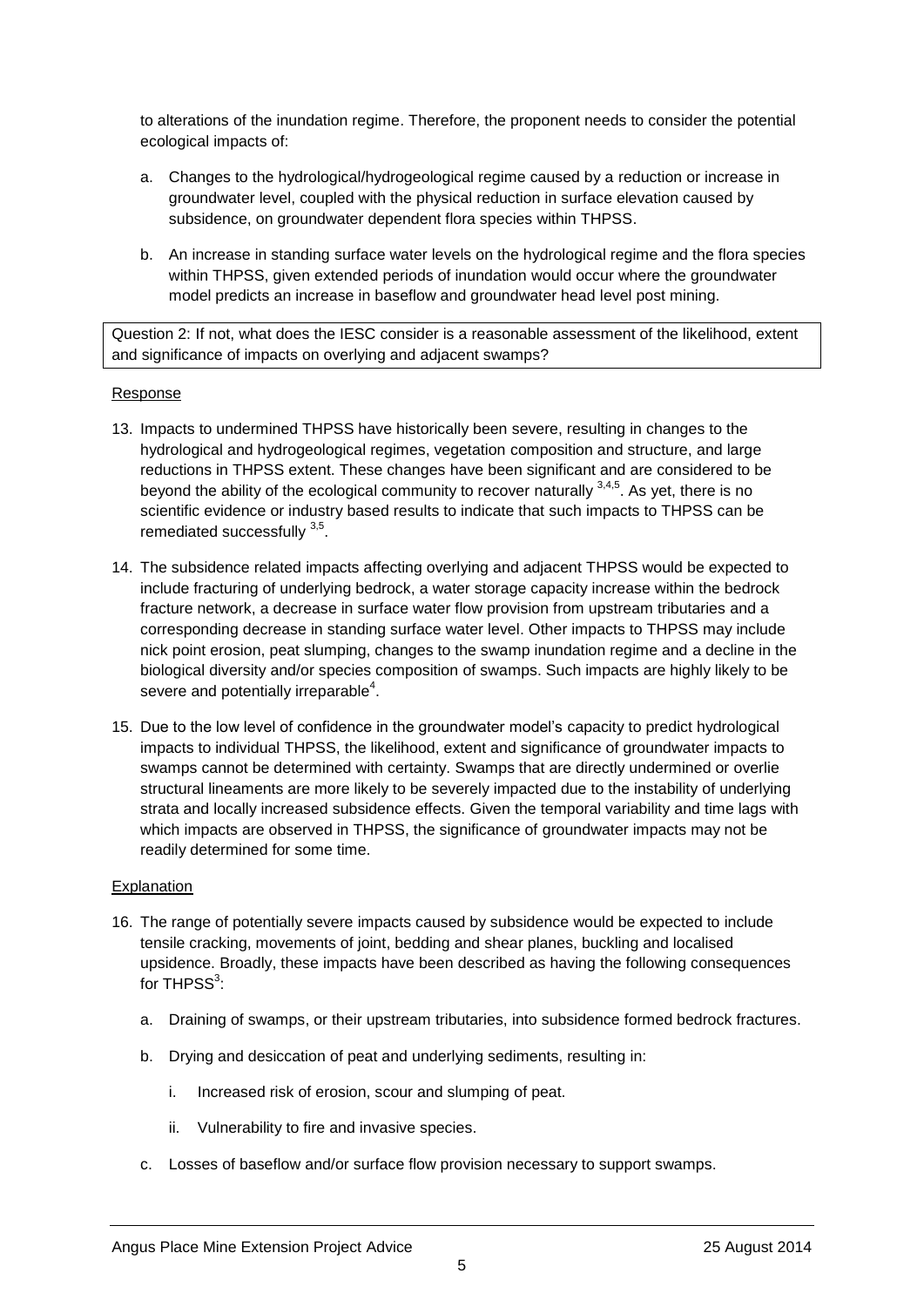- d. Loss of standing surface water pools, or changes to the inundation regime.
- e. Decreases in water quality (for example, due to ferruginous water leaching out of fractured bedrock).
- f. Changes to, or loss of, vegetation communities and threatened species.

### *Subsidence*

- 17. Based on the documentation provided in the EIS nine THPSS (including groups or swamp clusters) are located within the potential subsidence impact zone, and a number of these, such as Trail 6 Swamp and Tri Star Swamp, are proposed to be undermined. The EIS (p. 274) states that fracturing up to 50 mm wide is predicted to occur within the shallow bedrock of THPSS wherever they are undermined. Impacts to THPSS, such as those identified in paragraph 16, are considerably more likely to occur where swamps are directly undermined. Fracturing to further THPSS and their upstream tributaries would be expected to occur where compressive and tensile strains exceed 0.5 mm/m and 2 mm/m respectively. Strain is caused by the horizontal movement of the ground surface relative to two fixed points. Tensile strain occurs where the distance between two points increases and compressive strain occurs where the distance between two points decreases.
- 18. The risk and potential severity of impacts is higher for Tri Star Swamp and Trail 6 Swamp. These swamps are both proposed to be undermined with the resulting conventional subsidence predicted to be 1.9 and 0.95 m, respectively. Additionally, Tri Star Swamp is situated above a "type 2" structural lineament and longwall panels below Trail 6 Swamp are, in places, critical in width (longwall width to depth of cover ratio of 0.96).
- 19. Critical panel widths and structural lineaments were factors resulting in severe impacts to East Wolgan Swamp and Narrow Swamp, which were previously undermined on the Newnes Plateau. Impacts to East Wolgan Swamp and Narrow Swamp have been identified in literature<sup>5</sup> and also described within the EIS (Appendix D, p. 77). Impacts included rapid decline of groundwater, peat desiccation and associated slumping, loss of natural surface flows through swamp channels and almost complete decline of THPSS flora species. Surface flows were found to be flowing into the subsidence induced bedrock fracture network and not resurfacing downstream. At East Wolgan Swamp, it was later identified that this water was pooling within bedding separation of strata approximately 60 to 70 m underneath the swamp.

#### *Predicted groundwater impacts*

- 20. Maximum predicted cumulative drawdown in shallow hydrogeological units (strata which provides baseflow to THPSS) is 10 m after seven years and 10 to 15 m beyond 100 years. Water table drawdown is mainly predicted to occur below the topographic ridges, with minimal predicted change in topographic valleys. There is no predicted recovery in these strata post mining, indicating that water levels are predicted to be reduced permanently in the upper aquifer. The modelled effect of drawdown on THPSS is predicted to range from an increase in groundwater head to a 0.36 m reduction in swamps across the model domain. Due to the groundwater model's mesh size, these predictions are unable to replicate the water storage capacity or flow dynamics within subsidence induced fractures overlying longwall panels. Therefore predictions of baseflow loss to THPSS may be underestimated within the groundwater model.
- 21. The reliability of predicted changes to baseflows within THPSS is limited by a lack of site specific hydraulic conductivity data and measured baseflows within swamps. Specifically, the model is only calibrated against baseflows estimated for a single THPSS (Sunnyside Swamp). This approach means the groundwater model may conform well to Sunnyside Swamp measurements, but is unlikely to accurately represent the unique hydrological and hydrogeological regimes of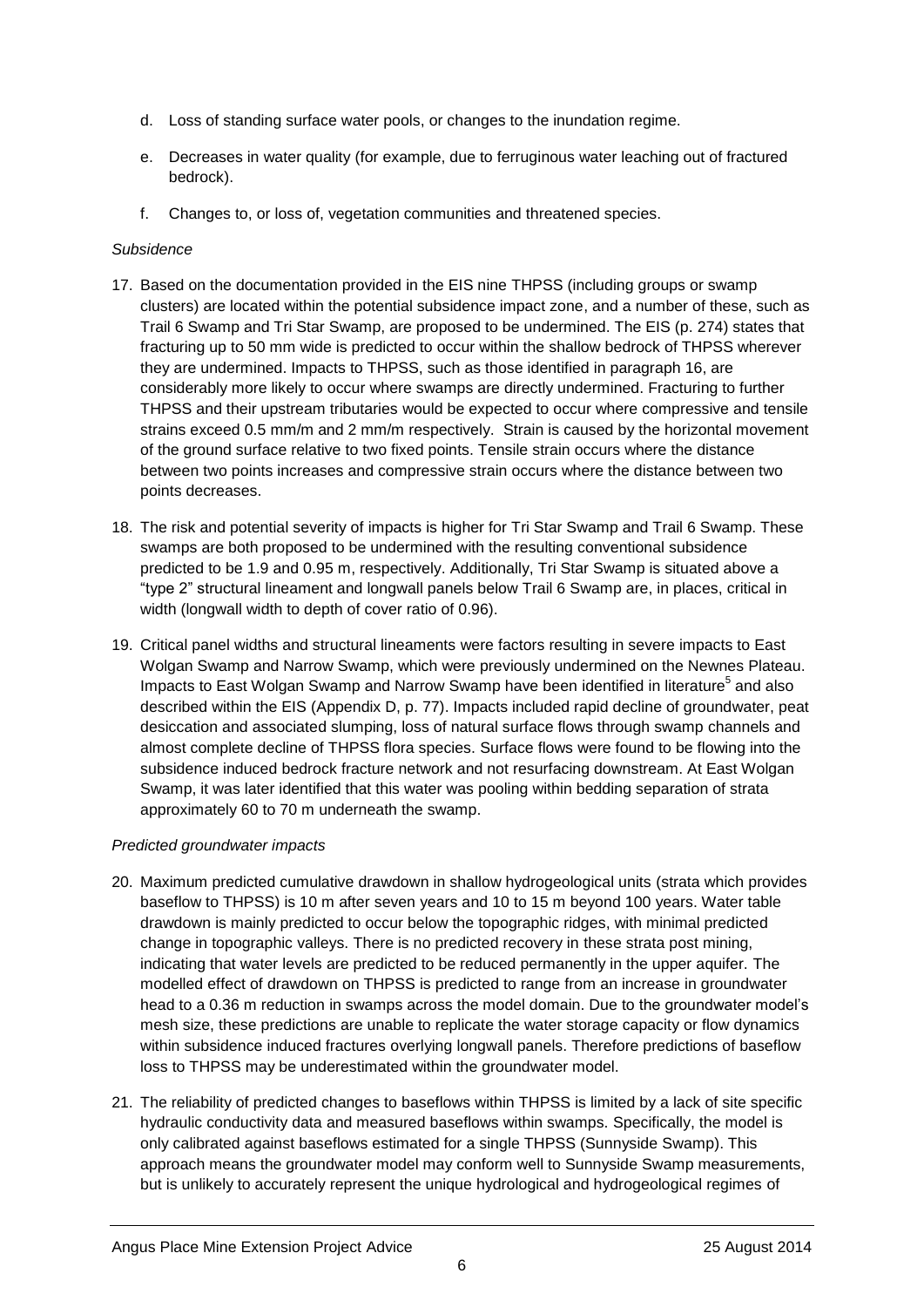each swamp within the model domain. The groundwater model's ability to predict the spatial and temporal severity of impacts to individual THPSS is further limited by the model's mesh size as described in paragraph 3 to 5 (Question 1).

### *Threatened species*

22. The THPSS ecological community contains habitat for the EPBC Act listed endangered Blue Mountains water skink (*Eulamprus leuraensis*), and the vulnerable Deane's boronia (*Boronia deanei*). These species have both been identified within the adjacent Springvale Mine Extension Project area, are restricted to THPSS habitat and are described within the EIS as potentially occurring within the APMEP area. Where these threatened species occur, the loss or severe decline of THPSS within the project area would also be expected to cause severe impacts to these species $^5$ .

Question 3: What strategies does the IESC consider are available to avoid or reduce the likelihood, extent and significance of these impacts?

### Response

23. Avoidance of undermining and locating longwalls such that tensile and compressive strains are below 0.5 mm/m and 2 mm/m respectively at THPSS sites are considered the most effective ways to manage the potential impacts to THPSS<sup>5</sup>. This strategy should also be applied to any upstream tributaries that provide a significant proportion of surface flow to THPSS.

### Explanation

### *Mine design*

- 24. The proponent has designed the longwall mine layout to avoid some THPSS (Twin Gully Swamp and several unnamed swamps), and to minimise subsidence through narrowing of several longwalls and increasing chain pillar widths. However, a number of THPSS remain overlying or within the potential subsidence impact zone of the proposed longwalls. Fracturing in the bedrock below these swamps is expected to occur where tensile and compressive strains caused by conventional subsidence exceed 0.5 mm/m and 2 mm/m respectively<sup>5</sup>. Fracturing within the bedrock of tributaries upstream of THPSS is also predicted to occur. The risk of bedrock fracturing is reduced by minimising the exposure of bedrock to strain. Ensuring that tensile and compressive strains are below 0.5 mm/m and 2 mm/m respectively at THPSS sites is the only measure known to prevent impacts to THPSS $5$ . To avoid impacts to the surface water hydrological regime of THPSS, this avoidance strategy would also need be applied to upstream tributaries that provide a significant proportion of surface water flows to downstream THPSS.
- 25. The time delay between evidence of impacts to a THPSS and longwall mining means that, once damage caused by a progressing longwall is evident, the longwall extraction may already be too advanced to prevent further impacts. There is a high risk that impacts to THPSS would be irreversible.

#### *Other mitigation measures*

26. Other measures used to mitigate impacts caused by longwall mining have historically involved isolation of ground movements through, for example stress relief slots; and remediation or maintenance responses<sup>5</sup>. The efficacy of strategies for remediating the ecological function and hydrological/hydrogeological regimes of impacted THPSS, has not been demonstrated in Australia.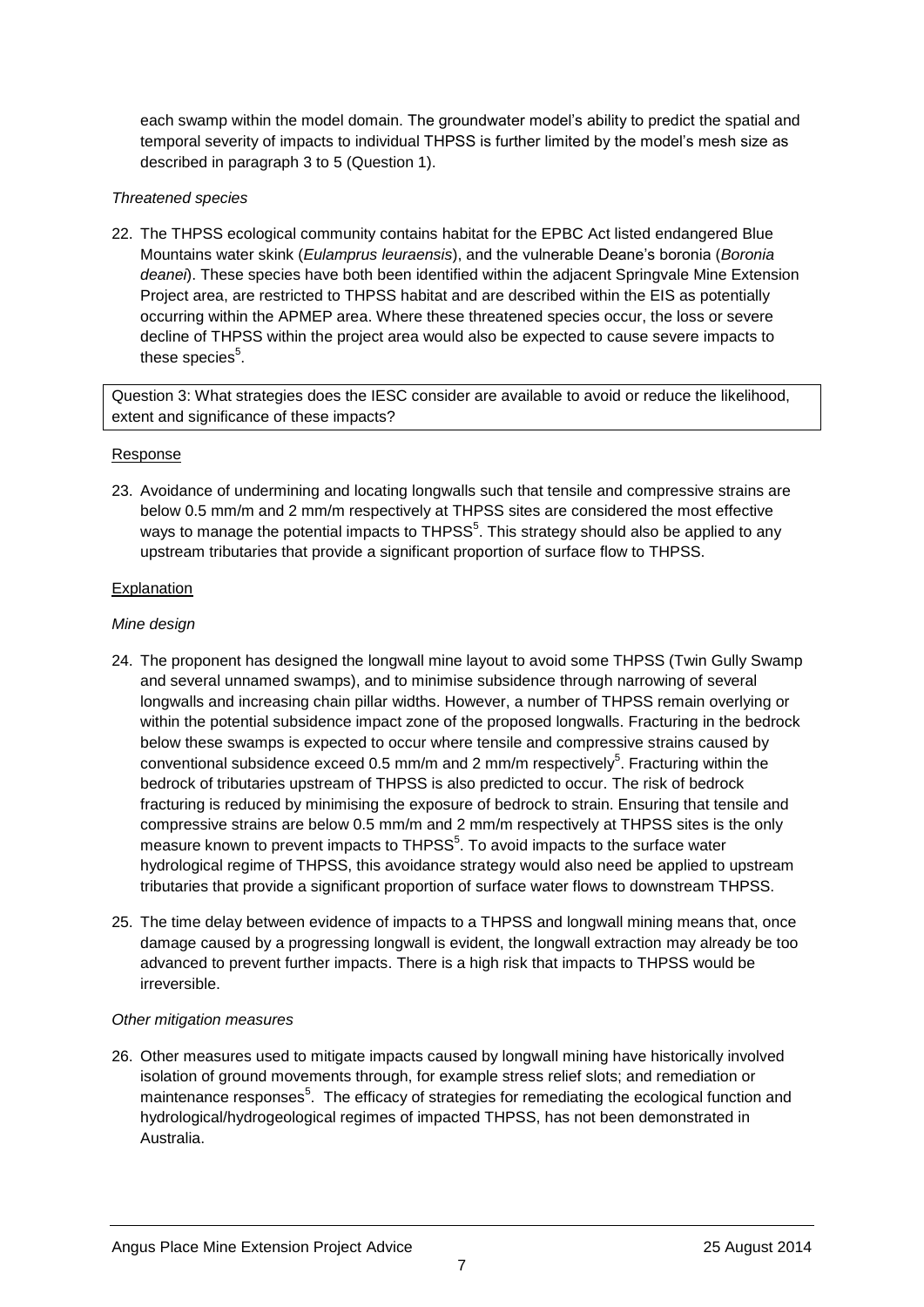- 27. Ground isolation measures include stress relief slots. These measures have previously been trialled to mitigate impacts to surface water courses, though have not been trialled as measures to mitigate impacts to upland THPSS (such as those located within the project area)<sup>5</sup>. These measures require the drilling of deep "slots" into bedrock to reduce the strains associated with subsidence. As a result the installation of stress relief slots is highly invasive and may impact the functions of the swamp that they were designed to protect. These measures are rarely used and have not been fully investigated for their efficacy. Results from the southern coalfields suggest that the use of these measures may limit some subsidence impacts, though does not appear sufficient to prevent the full extent of subsidence impacts to THPSS $^{3,5}$ .
- 28. Preservation responses include the sealing of surface fractures through grouting, cementing, gel injection, grading or other soft engineering measures. There is limited evidence of remedial preservation techniques being trialled on THPSS, and no literature is available that details the successful remediation of THPSS to pre-impact condition using these techniques<sup>5</sup>. In addition, many of the identified measures are highly invasive and may cause impacts to the swamp in their own right. For example, to access fracturing in bedrock below a THPSS would require the removal of the peat layer, which would destroy the swamp in that location and may have long lasting effects on the hydrological regime and the ecological community. Options for horizontal drilling and grout injection are not known to have been trialled for THPSS $5$ .
- 29. The proponent has stated that cracks are predicted to form within the sandstone substrate underlying many swamps within the project area. The proponent states that these cracks will naturally fill with soil and peat (self-ameliorate), and therefore impacts related to these bedrock fractures are "considered unlikely". However, THPSS are exceptionally slow to self-heal or selfameliorate. Examples of lowland swamps from the Southern Coalfields of New South Wales show that without attempted rehabilitation, self-amelioration is not evident within two lowland swamps over a 25 to 30 year period<sup>5</sup>. Based on a lack of supporting evidence and available literature, self-amelioration is not considered to be a reliable or effective remediation method.

# *Proposed monitoring and TARPs*

- 30. The EIS states that the existing Angus Place operations are covered by monitoring programmes and management plans that incorporate subsidence monitoring and management commitments. The suitability of the outlined monitoring and management plans, in regards to their ability to predict or mitigate impacts to THPSS, cannot be determined as they have not been included within the assessment documentation. The provision of these plans is needed to enable an assessment of the adequacy of the proposed monitoring programme, and would provide data on the suite of identified impacts within the existing mining area.
- 31. The monitoring plan includes a TARP (Trigger Action Response Plan). The time lag between mining and observation of impacts, particularly ecological impacts, greatly reduces the potential effectiveness of TARPs. As a result, industry experience shows that mitigation or management actions implemented as a component of a TARP, have been unsuccessful in preventing impacts to, or restoring the ecological function of, any THPSS $4,5$ .

#### Question 4: Which, if any, of these strategies does the IESC recommend, and why?

#### Response

32. The only known strategy to reduce the risk of impact to THPSS ecological communities within the project area would be to alter the mine layout such that swamps are not undermined by longwall panels and longwalls are sufficiently removed from THPSS such that tensile and compressive strains at THPSS sites are below 0.5 mm/m and 2 mm/m respectively<sup>5</sup>. This avoidance strategy should also be applied to any upstream tributaries that provide a significant proportion of surface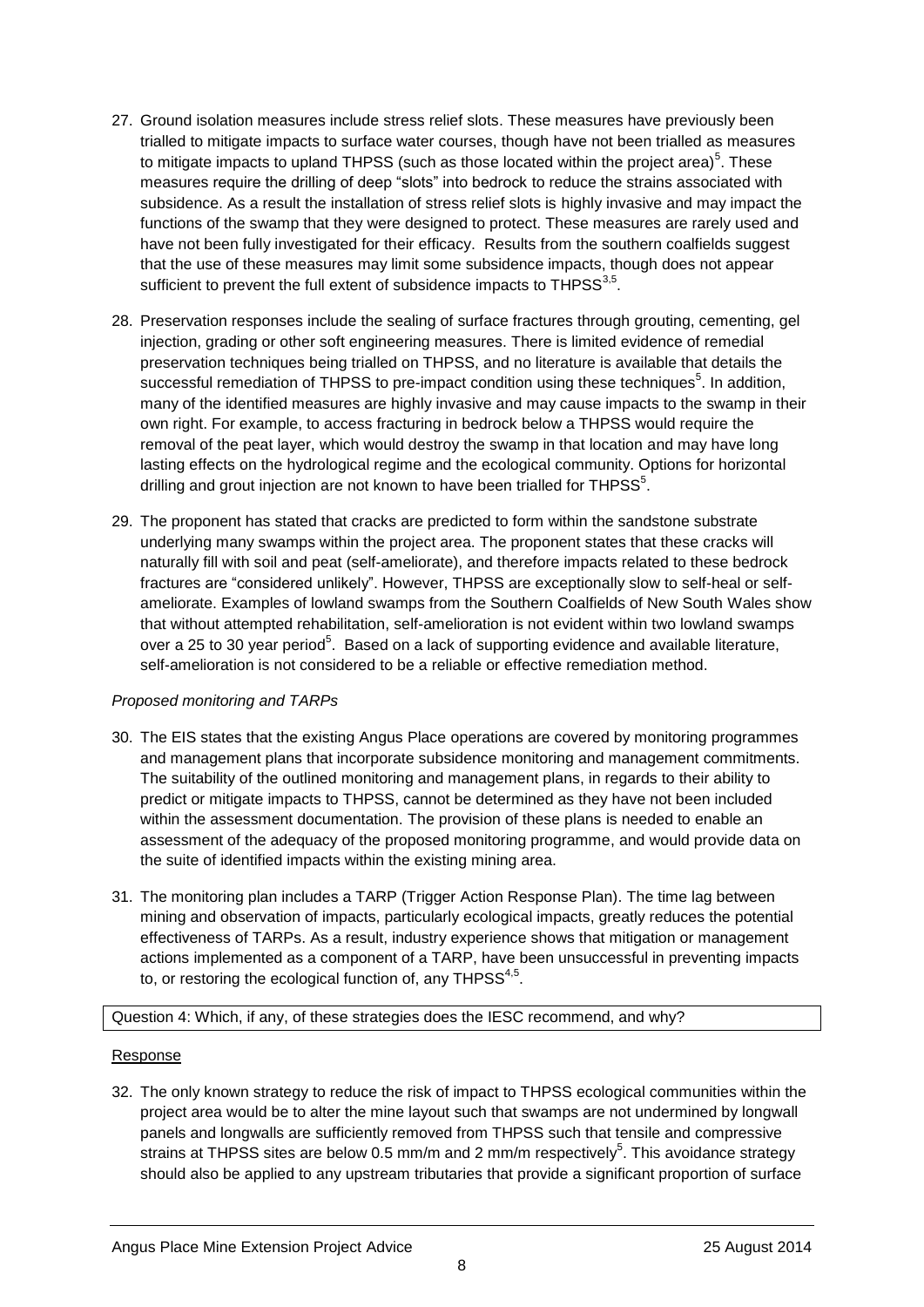flow to THPSS. This approach is the most likely to prevent impacts to THPSS given the potential severity of impacts, difficulties in the accurate and confident prediction of impacts, and the ineffectiveness of other mitigation and management measures. Further, there is no currently available scientific evidence to demonstrate that remediation activities are able to successfully restore the ecological and hydraulic functions of these threatened ecological communities to preimpact condition<sup>4,5</sup>.

Questions 5 to 9 are specifically addressed in relation to the groundwater modelling included within the EIS documentation and its assessment of the impacts of potential groundwater discharge to surface waters.

Question 5: Is the groundwater model suitably robust, and are the resulting quantitative predictions accurately and reasonably described?

### Response

33. The groundwater model is a regional scale model that provides generally robust predictions of mine groundwater inflows. These are reasonably described. However, due to the scale of the groundwater model, it is limited in its capability to predict groundwater related impacts to surface water systems including those affecting THPSS and proximal reaches of the Coxs River. This results in a low level of confidence in the predictions of impacts to Cox's River and THPSS baseflows described within the EIS.

- 34. Many of the groundwater model's limitations, with respect to predicting impacts to water levels and swamp and stream baseflows, are identified within the EIS (Appendix E, CSIRO groundwater model). The following inclusions would reduce uncertainty in the groundwater model's quantitative predictions of groundwater related impacts:
	- a. Undertake hydrogeological testing and improve the groundwater monitoring network above, below and within the Mt York Claystone. This should be undertaken to improve parameterisation of the groundwater model and to improve the understanding of surface water and groundwater interconnectivity. The effect of subsidence on hydraulic and storage properties of the hydrogeological units above and within the Mt York Claystone should also be assessed.
	- b. Development of a finer scale model representative of local scale topography and geology, coupled to an updated regional scale model to enable more reliable representation of shallow groundwater system dynamics. The fine scale model should use site specific climatic (daily time-steps), swamp and stream flow, and water level data.
	- c. Development of finer scale modelling of the Coxs River to allow predictions of surface water and groundwater interactions, including:
		- i. Representation of Coxs River as a river within the groundwater model.
		- ii. Undertaking hydraulic characterisation of river and aquifer connectivity including characterisation of connectivity between Coxs River, Coxs River alluvium and mine impacted hydrogeological units.
		- iii. Identification of the baseflow proportions of flows within swamps that are located in tributaries of Coxs River and are upstream of discharge points. The effect of reduced baseflow provision to upper reaches of Coxs River should then be assessed against observed flow data to determine potential impacts to the Coxs River flow regime.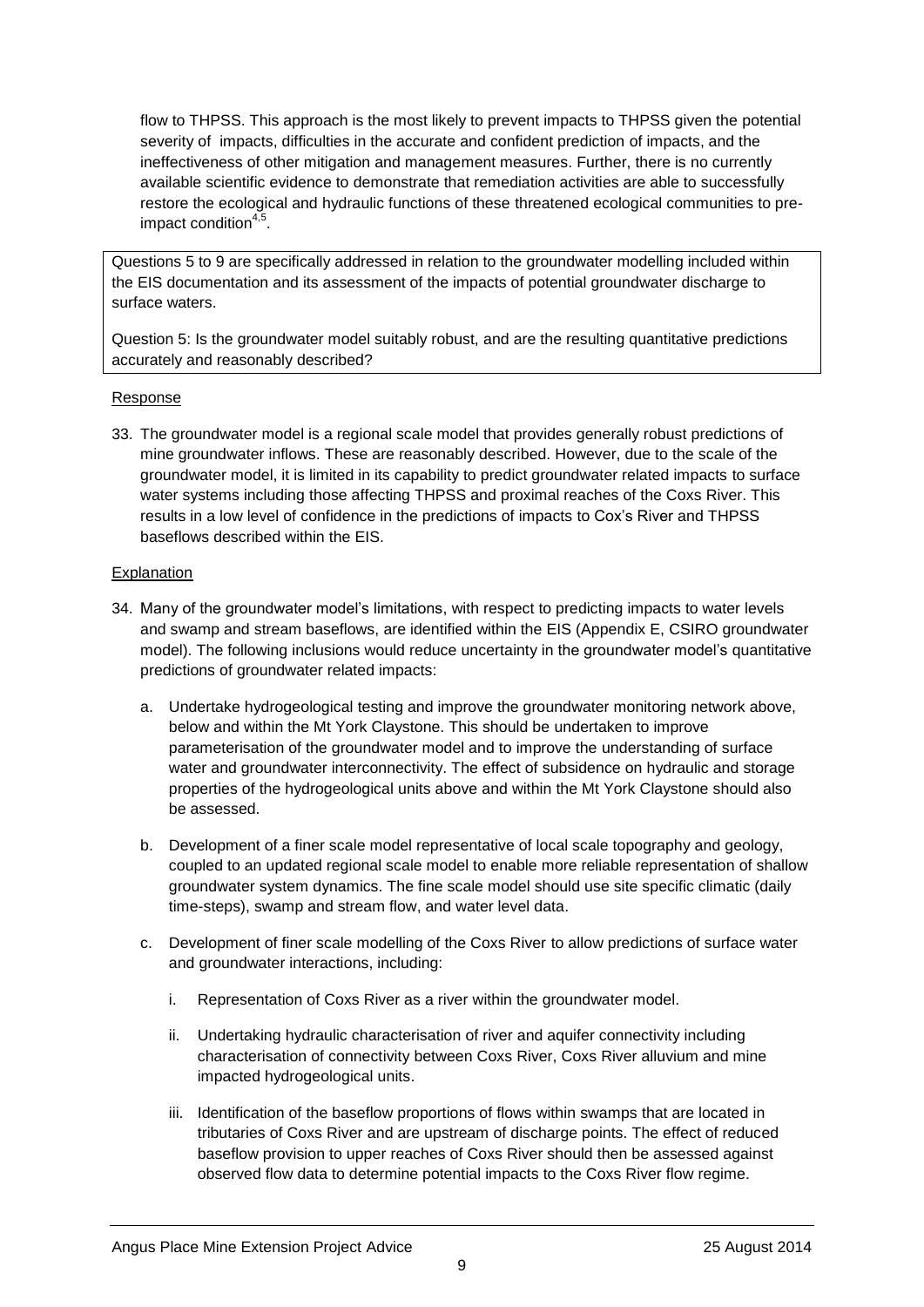Question 6: Are the cumulative water quality impacts of discharges to the Coxs River accurately and reasonably described?

### Response

- 35. The cumulative water quality impacts of Angus Place and Springvale mine water discharges to the Coxs River, an important contributing source to Sydney's drinking water supply, were not modelled for all relevant contaminants, did not consider all likely discharge conditions, and are therefore not accurately and reasonably described.
- 36. Salinity was the only water quality variable modelled for cumulative impacts. The cumulative impact of other contaminants was not provided, even though the EIS states (Appendix C within Appendix F) that levels of copper, zinc, nitrogen and phosphorus have been elevated above ANZECC<sup>2</sup> 95th percentile protection level for slightly to moderately disturbed ecosystems. The contributing water quality impacts to Coxs River from other mines in the area are not quantified.
- 37. Water quality impact estimations for the Coxs River for both Angus Place and Springvale were conducted for scenarios that included the transfer of large volumes of water through the Springvale Delta Water Transfer Scheme (SDWTS) to the Wallerawang Power Station. This may no longer be a viable option because the Wallerawang Power Station has been placed into care and maintenance. Increased discharge volumes resulting from reduced demand from the Wallerawang Power Station would affect the outcome of the cumulative water quality impact assessment and should be considered as a potential discharge scenario.

### **Explanation**

### *Cumulative water quality impact assessment*

- 38. The regional water balance provides estimates of cumulative water extraction and mine water discharge volumes for groundwater and surface water management units resulting from mines in the Western Coalfields. However, these analyses were conducted to determine whether water licensing for Centennial operations in the corresponding water management areas would be sufficient, and does not focus on the Coxs River catchment.
- 39. The potential cumulative impacts of copper, zinc, nitrogen and phosphorus on the Coxs River were not considered in the EIS. The proponent should describe the contribution of mine water discharges to potential cumulative impacts of relevant water quality variables in line with the  $ANZECC<sup>2</sup>$  Guidelines.
- 40. The proponent's conclusions from the regional water balance are that there are no expected sustained increases to pollution loads from the current operations. This statement is not substantiated by appropriate analyses. In order to accurately and reasonably describe cumulative water quality impacts to all reaches of the Coxs River, a regional water balance and cumulative water quality impact model that encompasses all relevant extractions and discharges (including any groundwater extractions that may reduce baseflows in the Coxs River) would be required.

#### *Closure of Wallerawang power station*

41. Water quality impact estimations for the Coxs River include the transfer of mine water to the Wallerawang Power Station through the SDWTS at either the current 30 ML/d capacity, or the proposed upgraded 50 ML/d capacity. Water discharge volumes based on transfers to the SDWTS may no longer be appropriate as the Wallerawang Power Station has been placed into care and maintenance. The proponent should to assess the impacts of the potential closure of Wallerawang Power Station on Coxs River water quality. This should include an expanded water quality impact assessment and salt balance modelling that considers the cumulative impacts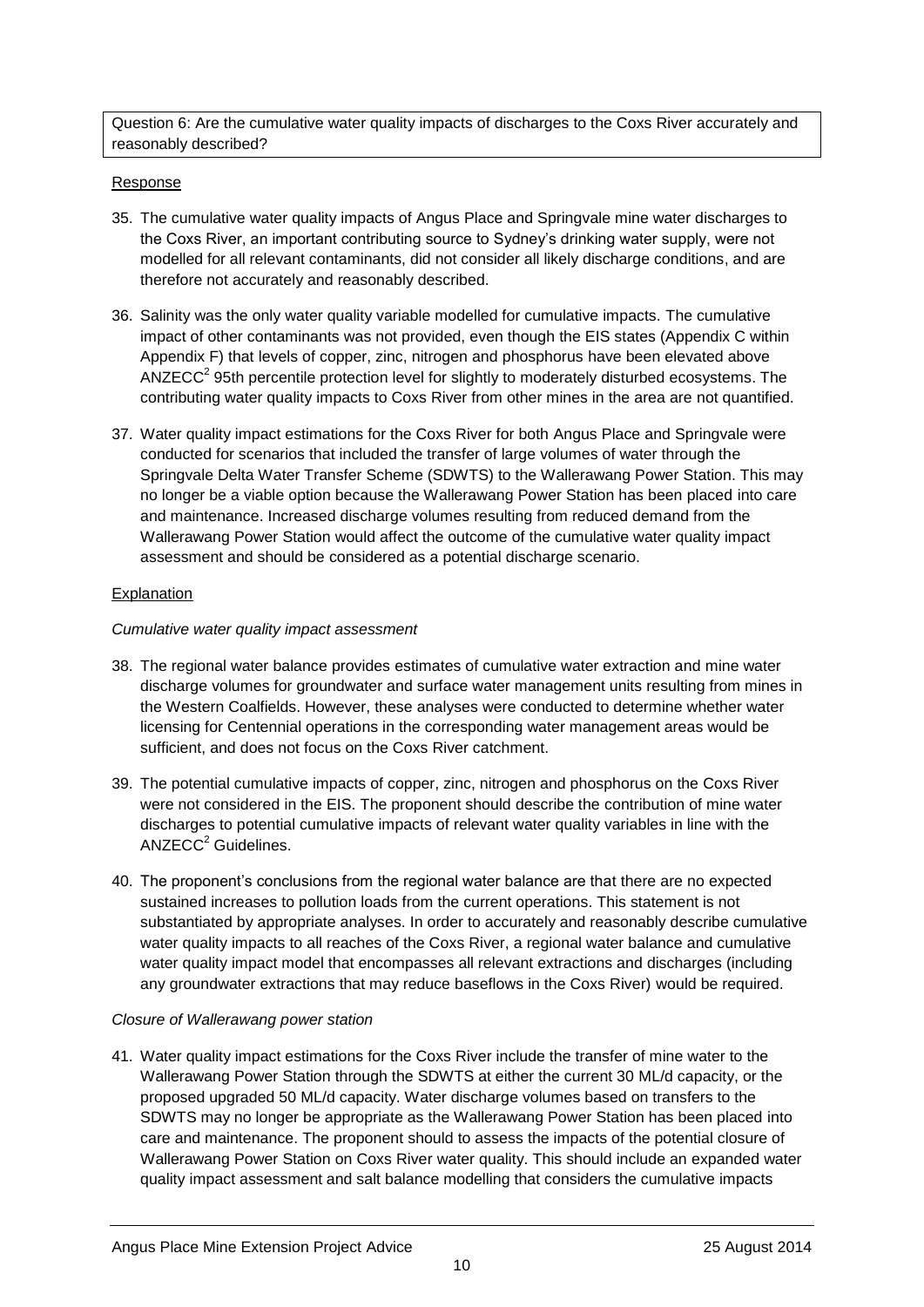under the scenario where maximum mine water discharge occurs under low flow conditions in Coxs River.

Question 7: Is the information provided sufficient to predict any changes to either water quality or water quantity in the Coxs River at Kelpie Point which would arise as a result of the mining operation? (Kelpie Point – station number 563000 – is located on the Coxs River close to its entry location into Warragamba Dam. The Sydney Catchment Authority has undertaken flow and quality monitoring at this location for extended periods.)

## Response

42. No. The proponent's estimation of downstream impacts was limited to site water balance and cumulative salt mass balance modelling that did not model impacts beyond the upper Coxs River catchment (i.e. not downstream of Lake Lyell). In addition, the existing condition of the Coxs River was not adequately described and the downstream impact modelling that was undertaken included transfer of large volumes of water through the SDWTS to the Wallerawang Power Station, which may no longer be a viable option.

- 43. The Coxs River enters Warragamba Dam (a drinking water supply for Sydney) approximately 110 km downstream of the Springvale Colliery. The Coxs River is the second largest tributary in the Warragamba catchment and contributed approximately 30 per cent of the total inflow volume to Warragamba Dam during 2012–13<sup>6</sup>. Monitoring data collected at Kelpie Point (close to where the Coxs River enters Warragamba Dam) provides information on parameters including flow volume, nutrient and metal concentrations, pH, dissolved oxygen and turbidity.
- 44. Analysis of hydrological impacts of mine water discharges on the Coxs River was not presented in the EIS. Discharge volumes and velocities in Coxs River tributaries downstream of the APMEP licensed discharge point 001 (LDP001), and Springvale Mine Extension Project LDP009 were analysed for erosion potential, but similar analysis was not presented for the Coxs River. Median flow in the Coxs River is 12.2 ML/d downstream of the above discharge points. However, sustained discharges of up to 43.8 ML/d may eventuate as a result of the two proposals, which would have hydrological and geomorphological impacts on the Coxs River. The proponent needs to consider the impact of all mine water discharges, from both the APMEP and Springvale Mine Extension Project, on the hydrology of the Coxs River.
- 45. The downstream extent of the proponent's surface water quality impact modelling was limited to the Coxs River above Lake Lyell. In order to quantify changes to water quantity in the Coxs River at Kelpie Point that would arise as a result of the mining operations, modelling and/or analysis of the hydrological impact of all mine water discharges is needed. This water quality assessment should consider the volume, frequency and timing of discharges in relation to current flows at Kelpie Point and should consider discharges from both the APMEP and the Springvale Mine Extension Project. The model should consider the extractions and discharges of any downstream water users, and should also consider a scenario where the Wallerawang Power Station is not operational.
- 46. The proponent considers that the hydrological consequence of increased mine water discharges on the Coxs River is not significant because there is excess demand for this water in the catchment. This conclusion is based on Wallerawang Power Station requiring 30ML/d and Mount Piper Power Station requiring 38.9 ML/d. However, this conclusion may no longer be valid as the Wallerawang Power Station has been placed on care and maintenance. In order to predict any changes to water quantity in the Coxs River at Kelpie Point the proponent should model the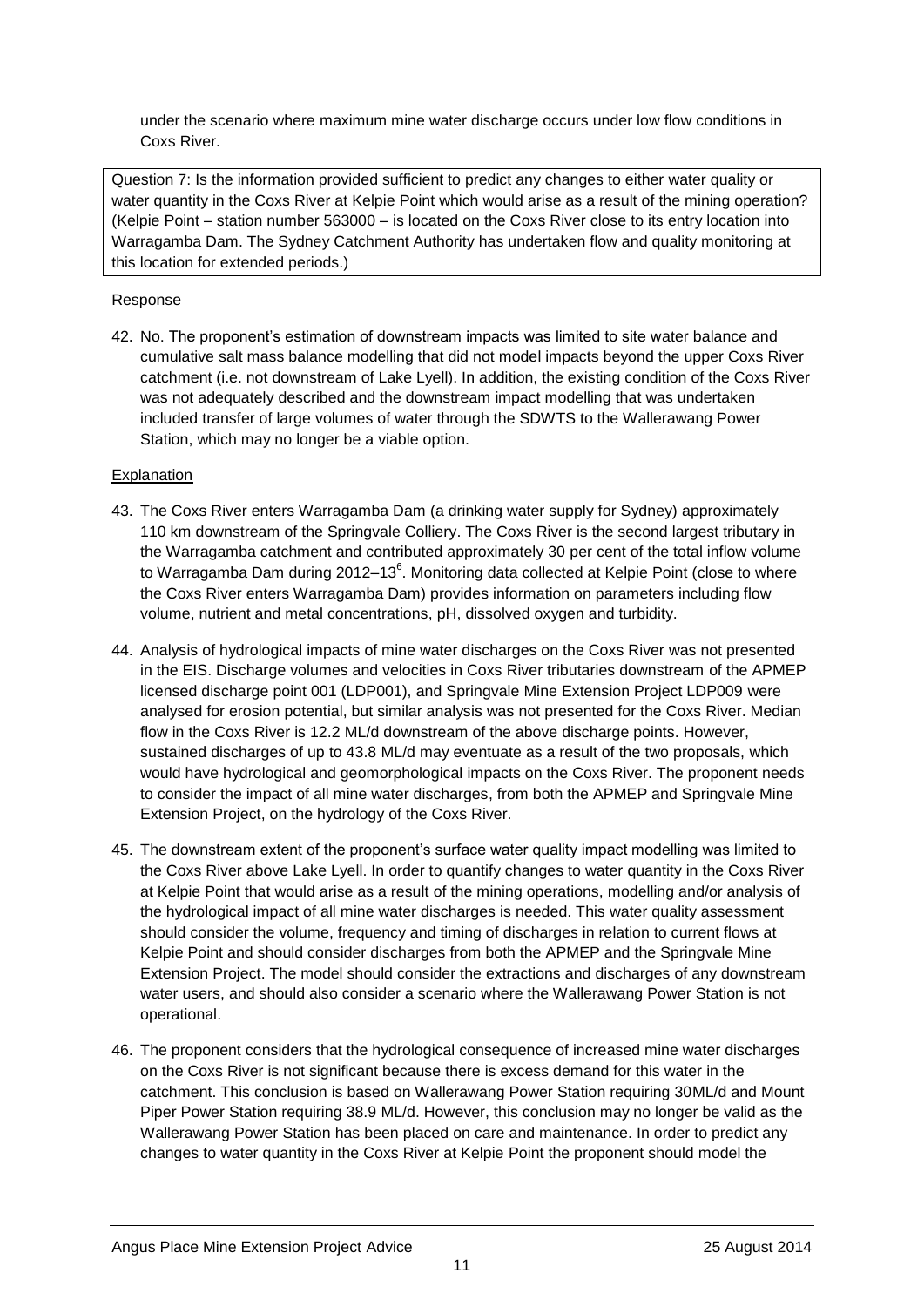hydrological impact of mine water discharges assuming no water transfers to the Wallerawang Power Station.

Question 8: If so, what are the predicted changes to water quality water quantity in the Coxs River at Kelpie Point and what are the consequences for stored water within Warragamba Dam?

#### Response

47. Water quantity and quality changes in the Coxs River at Kelpie Point cannot be reliably estimated based on the information presented in the EIS documentation, as detailed in the response to Question 7. For similar reasons, the consequences for stored waters in Warragamba Dam also cannot be reliably estimated from information in the EIS.

#### Explanation

- 48. The proponent has not modelled water quality or quantity impacts downstream of Lake Lyell. To predict changes to water quality and quantity at Kelpie Point, all inputs and outputs to the Coxs River catchment, both in terms of water volume and concentration of contaminants would need to be considered.
- 49. Comparison of Kelpie Point median water quality values to mine water discharge quality indicates that water quality at Kelpie Point has been similar or better quality than water immediately downstream of the APMEP mine discharge points on the Coxs River over the same time period. However, it is not possible to determine the contribution of the APMEP mine water discharges to the water quality at Kelpie Point, nor predict changes resulting from the proposed mine extensions, without detailed modelling of the Coxs River catchment.

Question 9: What water treatment options does the IESC recommend and/or consider feasible to reduce the salt and contaminant levels of mine water discharged to the Coxs River.

#### Response

50. Protection of the long-term ecosystem health of Coxs River should include consideration of the ANZECC and ARMCANZ (2000)<sup>2</sup> Guidelines, through an agreed set of approval trigger discharge values and management protocols. Where salinity or other contaminants of concern are likely to exceed trigger values, management and treatment options may include, but are not limited to, reverse osmosis and ion exchange technologies.

- 51. Development of surface water quality trigger values and contingency options (including treatment where necessary) based on agreed water quality outcomes will assist design and operation of potential treatment facilities and ongoing water quality monitoring programmes.
- 52. The Hawkesbury-Nepean subregion has been identified for Bioregional Assessment. Data and relevant information from the proposed project should be made accessible to this Bioregional Assessment and to relevant research programmes, to assist the knowledge base for regional scale assessments.